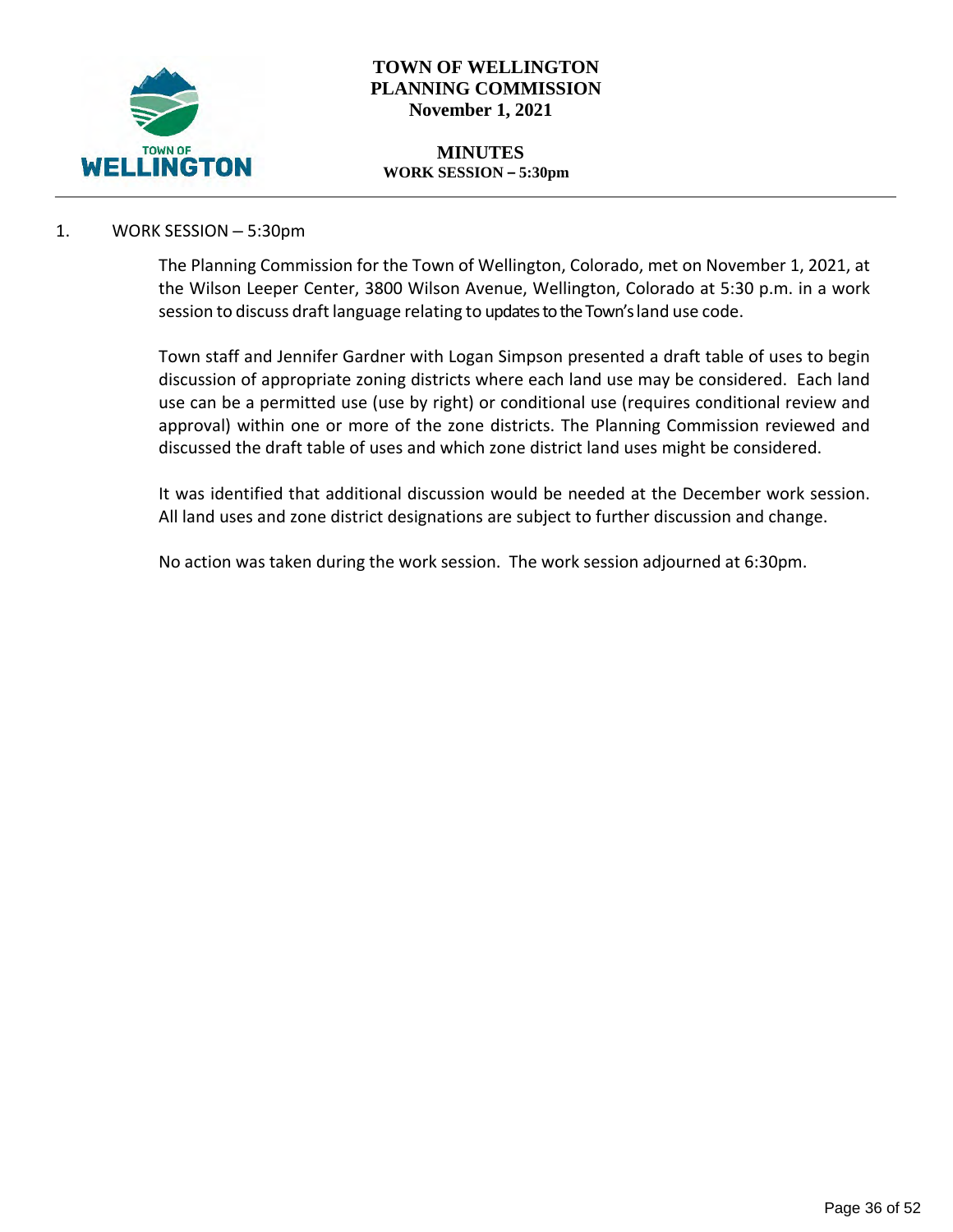

## **TOWN OF WELLINGTON PLANNING COMMISSION November 1, 2021**

### **MINUTES REGULAR MEETING – 6:30pm**

# 2. CALL REGULAR MEETING TO ORDER – 6:30pm

The Planning Commission for the Town of Wellington, Colorado, met on November 1, 2021, at the Wilson Leeper Center, 3800 Wilson Avenue, Wellington, Colorado at 6:30 p.m.

### 3. ROLL CALL

Commissioners Present: Bert McCaffrey, Chairperson Tim Whitehouse Rebekka Kinney Eric Sartor Troy Hamman Linda Knaack Barry Friedrichs

#### Absent:

Town Staff Present: Cody Bird, Planning Director Liz Young Winne, Planner II Patty Lundy, Development Coordinator

## 4. ADDITIONS TO OR DELETIONS FROM THE AGENDA

None

## 5. PUBLIC FORUM

None

## 6. CONSIDERATION OF MINUTES

A. Meeting Minutes of October 4, 2021

Moved by Commissioner Sartor, seconded by Commissioner Knaack to approve the minutes as presented.

Motion passed 7-0.

## 7. NEW BUSINESS

A. Site Plan Review – Lot 2B, Block 1, Boxelder Commons

Liz Young Winne, Planner II introduced the staff report. The applicant is seeking an approval for a site plan to create a multi-tenant commercial building. Tenants are currently unidentified but uses are desired to be 2 restaurants and 1 retail establishment. The property is zoned C-3- Highway Commercial zoning district in which restaurants and retail are primary uses. The site is just over 2 acres. The proposed units are composed of 8,999 square feet of restaurant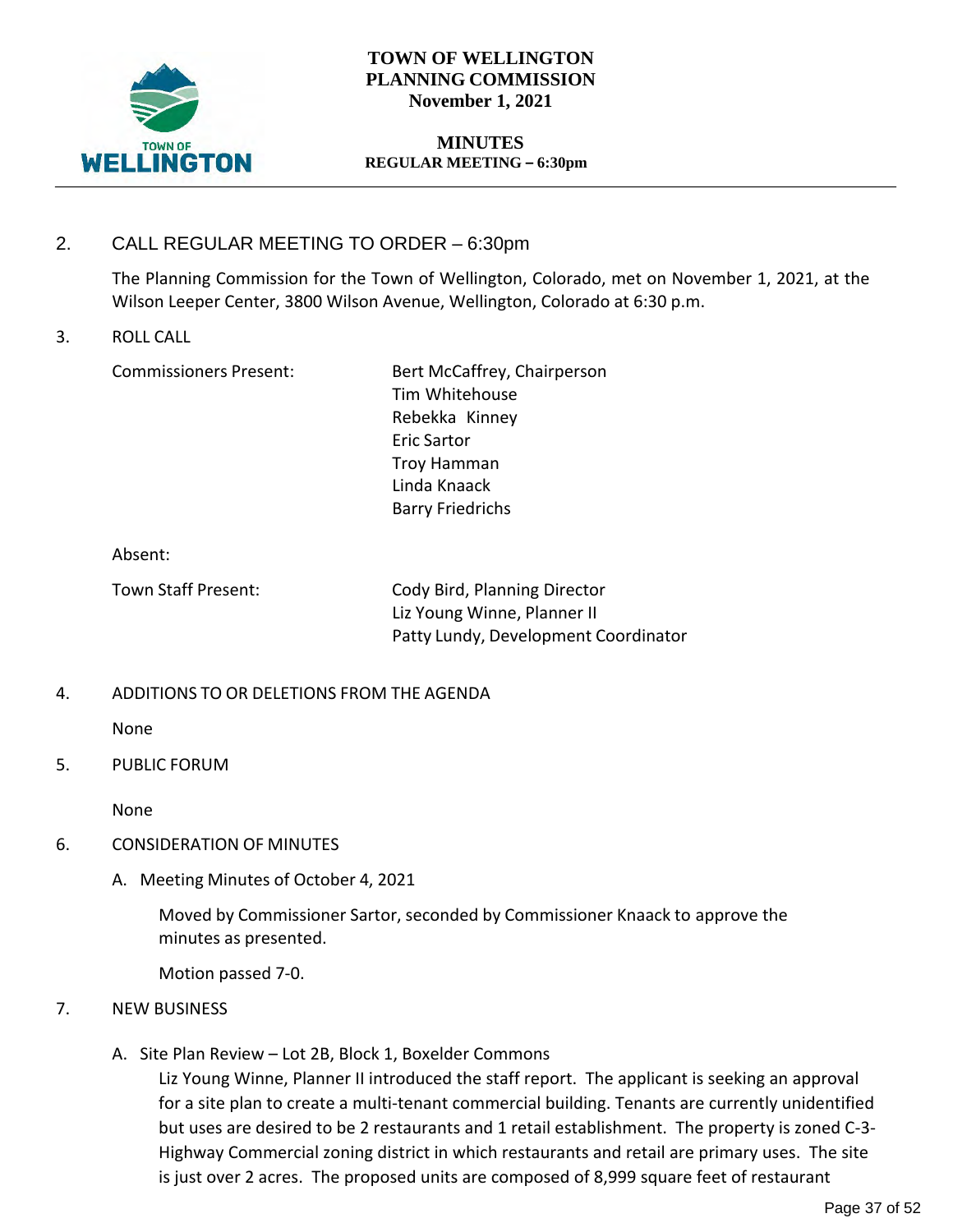(including a roof top deck) and 2,595 square feet of retail. Following Planning Commission approval, the applicant will need to revise the site plan documents to incorporate all corrections or comments, including Town engineering review of the civil plans, and submit revised copies to the Town.

Andrew Rauch with FR Development and Shane Ritchie with Northern Engineering addressed the Commission briefly to comment on parking concerns. The building plans will no longer include the roof top patio option due to cost constraints and the removal of the roof top patio from the plans will also alleviate the shortage of parking spaces. There will be enough parking spaces for the types of businesses desired for this building and will also leave room for another future building to the north and there will be enough space for parking for that future building as well. They understand that they need to update the site plan and work with staff to get the correct documents submitted.

Chairman McCaffrey opened the public hearing for comments to which there was none.

Commissioner Kinney moved to approve the site plan for Lot 2B, Block 1, Boxelder Commons subject to the staff report comments and engineering review comments. Commissioner Friedrichs seconded.

## **Yeas - McCaffrey, Friedrichs, Sartor, Knaack, Hamman, Kinney, Whitehouse Nays - None Motion carried.**

B. Site Plan Review – Lot 6 & 7, Meridian First Subdivision – Multi-tenant, mixed use

Cody Bird, Planning Director introduced the staff report. This site plan application was presented to the Planning Commission on October 4, 2021. Following discussion, the Commission voted to table the application to the November 1, 2021, meeting. The applicant addressed many of the topics discussed at the October meeting and updated some of the plan sheets to reflect changes. Not all plan sheets got updated with the changes, creating some inconsistencies that may need to be readdressed. There are also comments from the October staff report that do not appear to be addressed. Staff requests that Town staff and the applicant have authority to address any remaining minor comments and corrections identified in the staff report.

Fouad Faour with Wellington Business Court LLC briefly addressed the Commission and apologized for the misunderstanding of what was required of him. He spent the last month focusing on the 11 items that were talked about with the Planning Commission and missed addressing the staff report comments. He is willing to work with staff to get them addressed.

Chairman McCaffrey opened the public hearing for comments to which there was none.

Commissioner Kinney moved to approve the site plan for Lot 6 & 7, Meridian First Subdivision subject to town staff and engineering comments with the revised site plans and with an adjacent property recorded parking easement. Commissioner Knaack seconded.

**Yeas - McCaffrey, Friedrichs, Sartor, Knaack, Hamman, Kinney Nays - Whitehouse Motion carried.**